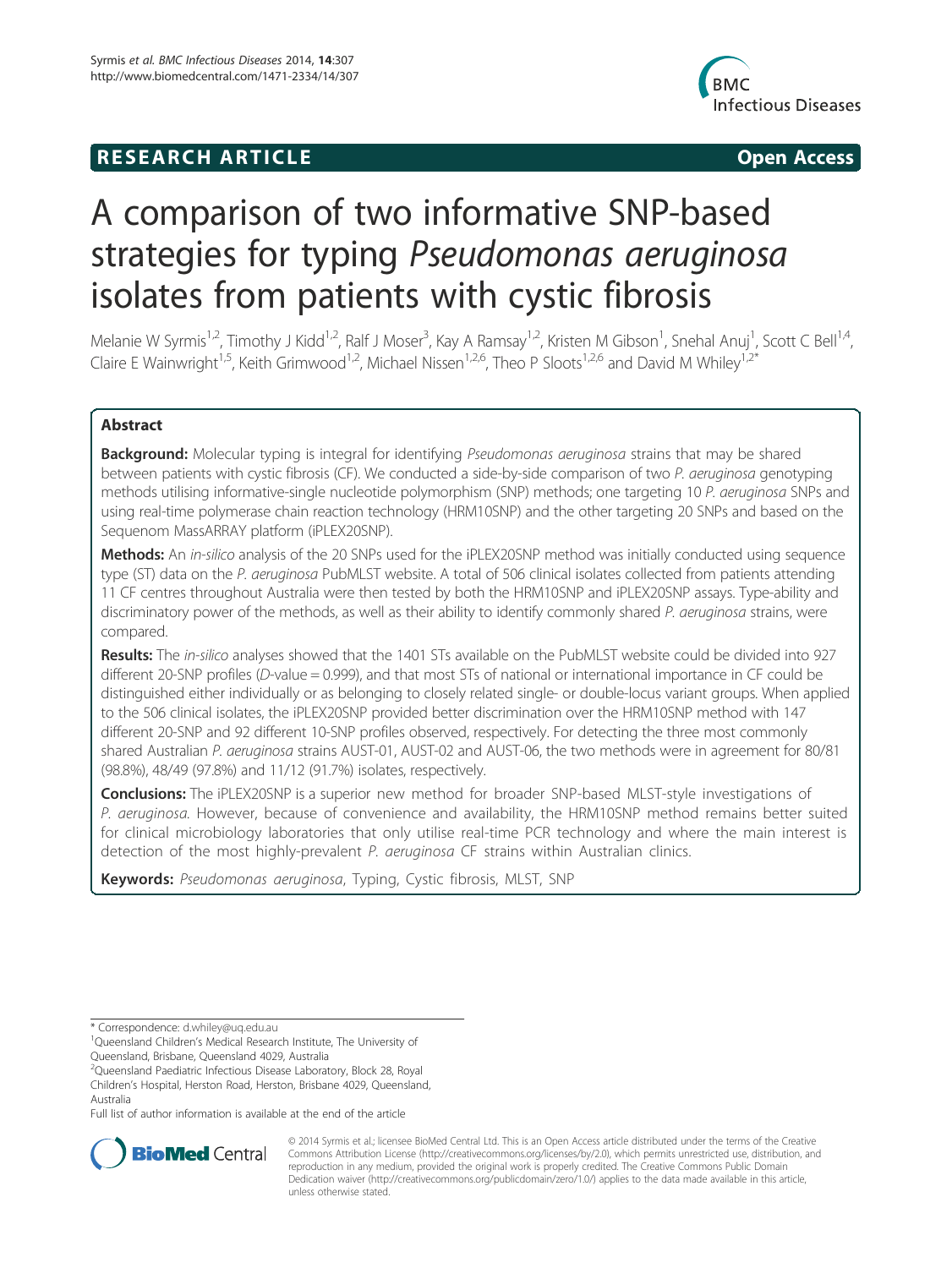## Background

Cystic fibrosis (CF) is the most common, lethal autosomal recessive disease in Caucasian populations [1]. Most CF patients die in their third or fourth decade from complications of chronic pulmonary infection. Pseudomonas aeruginosa is the predominant pathogen and once it is established within the lungs of CF patients it is rarely eradicated, resulting in increased treatment requirements and an accelerated decline in lung function, quality of life and survival [2]. While many CF patients acquire P. aeruginosa from their natural environment, there is also evidence of person-to-person transmission occurring [3]. Delaying or even preventing P. aeruginosa infection is an important management goal. Consequently, determining P. aeruginosa acquisition pathways and conducting longitudinal surveillance using molecular-based typing techniques are critical steps for developing novel interventions and evidence-based infection control policies to interrupt the spread of transmissible strains within the CF community [4-6].

Recently, multi-locus sequence typing (MLST) has emerged as an important epidemiological tool for investigating temporally and geographically diverse bacteria [7]. It offers a standardised, reproducible and portable typing approach that allows reliable data comparisons by way of a publically accessible web-based database [7,8]. However, when applied to large-scale investigations involving many hundreds or thousands of isolates it is limited by cost and complexity [9]. To circumvent these problems, some researchers have utilised defined sets of informative single nucleotide polymorphisms (SNPs) derived from MLST data to infer genetic relationships between isolates. In essence, it is a narrowed MLST approach and has been applied to various organisms, including pathogens relevant to CF, such as methicillin-resistant Staphylococcus aureus and P. aeruginosa [10-13]. Selection of appropriate SNPs, including SNP location and total numbers, is an integral facet of informative SNP strategy to ensure a discriminatory, yet cost-effective, typing scheme. However, once an informative SNP approach tailored to a particular purpose is implemented, it will theoretically have limitations in terms of discriminatory power if used beyond its original objectives.

Previously, we have shown that SYBR Green-based realtime polymerase chain reaction (PCR) assays and highresolution melting (HRM) curve analysis targeting 10 key SNPs in five housekeeping genes (HRM10SNP) can detect the major *P. aeruginosa* strains shared by CF patients in Queensland, Australia [10]. Furthermore, we demonstrated recently that this form of typing can be adapted to the iPLEX MassARRAY platform to allow highthroughput genotyping [14]. However, based on the high levels of genetic diversity observed amongst shared P. aeruginosa strains in the national Australian CF study [15] and also internationally amongst patients attending CF clinics [16], we sought to reassess the HRM10SNP and investigate alternative SNP-based typing strategies for identifying a broader range of P. aeruginosa strains.

## Methods

## Clinical isolates

To ensure representative and geographical diversity, 506 clinical isolates were sourced randomly from a biobank of CF isolates collected as part of an ongoing national study of shared P. aeruginosa strains involving patients attending 11 CF clinics in Australia's five largest cities [15] (Additional file 1: Table S1). Isolates were incubated on horse blood agar plates for 24-hours at 37°C. Once purity was confirmed, heat-denatured suspensions of each isolate were prepared as described previously [10].

## HRM10SNPAssay

The HRM10SNP assay was performed for each isolate as described previously [10]. Briefly, each heat-denatured isolate was tested using 10 individual PCR reactions using the qPCR SuperMix-UDG (Invitrogen Australia, Mulgrave, NSW, Australia) on the Rotorgene-6000 (Qiagen, Doncaster, Victoria, Australia). Results from each reaction were compiled to provide a 10-SNP profile for each isolate. As reported previously, isolates with 10- SNP profiles of CTCCTCGGCA, TCTTTCGGTA and CCTCCTGATG were determined to be AUST-01, AUST-02 and AUST-06, respectively [10].

### 20-SNP iPLEXMassARRAY(iPLEX20SNP)

The iPLEX20SNP assay was based on the Sequenom MassARRAY platform (Sequenom, Brisbane, Queensland, Australia) and was a modification of a method described previously [14]. Here, SNPs were derived by analysing sequence data on the *P. aeruginosa* PubMLST website [17]. Briefly, 1070 concatenated sequences of P. aeruginosa housekeeping genes (acsA, aroE, guaA, mutL, nuoD, ppsA, and trpE) were downloaded (12 January, 2012) and investigated for informative SNPs with the aid of the Minimum SNPs software version 2043 [18] and by manual sorting (using BioEdit version 7.0.9.0). Overall, 20 SNPs were identified and SNP positions based on the 2882 bp concatenated *P. aeruginosa* MLST sequence are listed in Tables 1 and 2. Of these 20 SNPs, four were identical to SNPs used in the HRM10SNP assay; SNPs at sites 7, 322, 1152 and 2551 of the iPLEX20SNP assay (Tables 1 and 2) overlapped with SNPs 1, 2, 5 and 10 from the HRM10SNP assay.

Primers and extension primers for each of the 20 SNPs in the iPLEX20SNP were designed as reported previously [14]. All 20 target SNPs were designed for use in a single multiplex well using Assay Designer 4.0 software (Sequenom, Herston, Queensland, Australia). The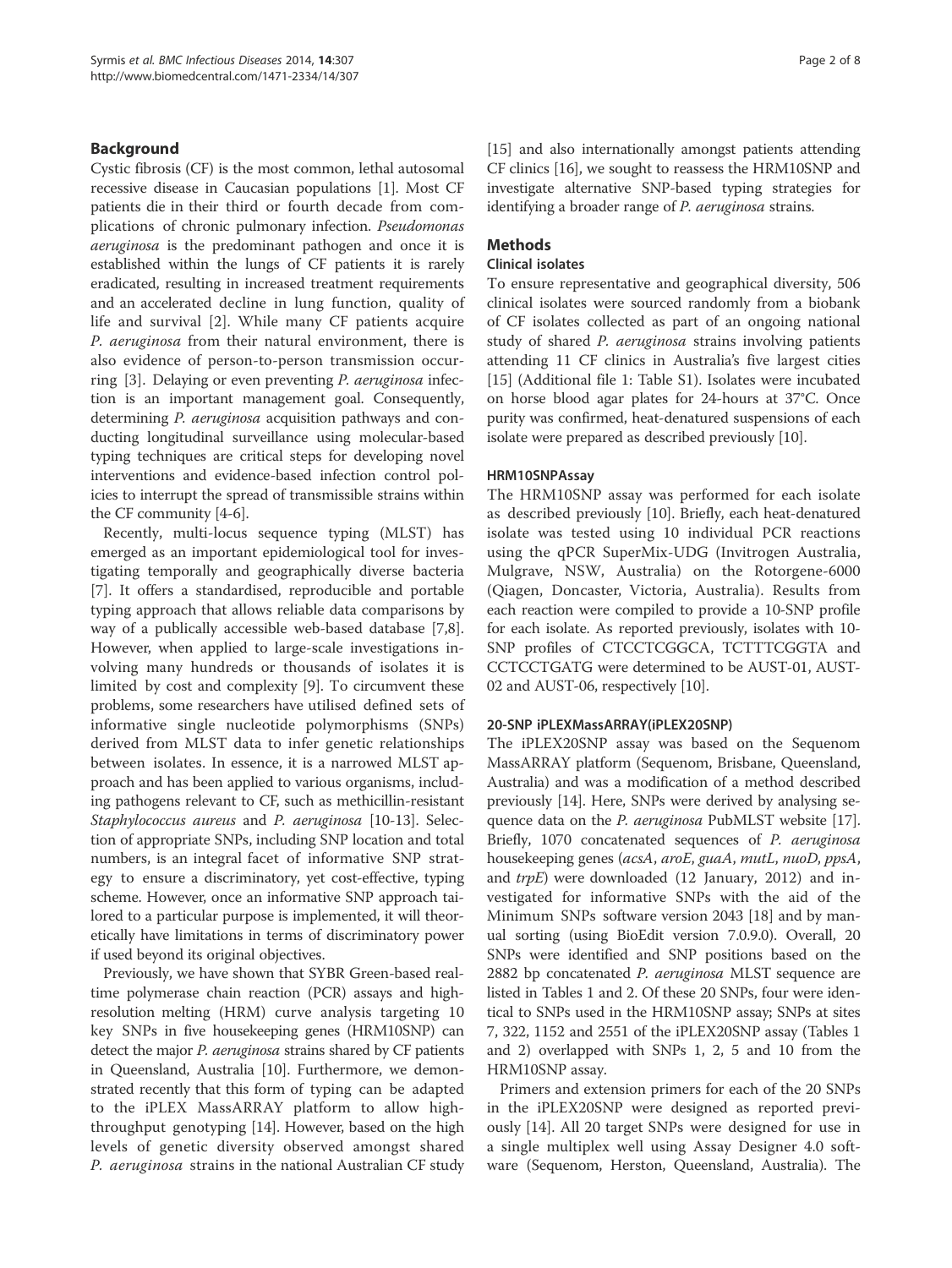Table 1 Primers for primary PCR reaction for the iPLEX20SNP

| <b>SNP</b> site  | Gene<br>target | Primers (5'-3')                |  |
|------------------|----------------|--------------------------------|--|
| 7 and 45         | acsA           | P1 10mer-ACCTTGTGCTTGTCGATGAT  |  |
|                  |                | P2 10mer-GCCACACCTACATCGTCTAT  |  |
|                  | acsA           | P1 10mer-ATCAGGTTGCCGAGGTTGTC  |  |
| 322, 381 and 387 |                | P2 10mer-AGACCGGCGCCTGCCTGATG  |  |
| 416 and 488      | arcF           | P1 10mer-TCGGTGTTGTCGCCGCGCAG  |  |
|                  |                | P2 10mer-CAATGTCACCGTGCCGTTCA  |  |
|                  | arcF           | P1 10mer-CAGAGGAAGAATGCCTCGG   |  |
| 881              |                | P2 10mer-CGACATGATGTATGCCAAGG  |  |
| 894 and 937      | quaA           | P1 10mer-AACATCGTCGACGACGCCAT  |  |
|                  |                | P2 10mer-AACACGCAGGTCAGTTGGTC  |  |
| 1086 and 1152    | quaA           | P1 10mer-GGCGAGGAACTTCACGTCCTG |  |
|                  |                | P2 10mer-ATGGGCGTGAAGGTGATCCG  |  |
| 1297             | mutl           | P1 10mer-AGAAGACCGAGTTCGACCAT  |  |
|                  |                | P2 10mer-AAGATGGTCTTGCCGTTGTG  |  |
| 1465             | mutl           | P1 10mer-ACCAGCTTGTCGCGCACCAT  |  |
|                  |                | P2 10mer-AGCGCAACGGCCTGCACCT   |  |
| 1865 and 1958    | nuoD           | P1 10mer-TACAGCAGGTGGTTCAGGAT  |  |
|                  |                | P2 10mer-AAGATGGCCGAGCGCCAGT   |  |
| 2169 and 2208    | ppsA           | P1 10mer-AGAGAAGGGGACCGTCCTG   |  |
|                  |                | P2_10mer-ACCTTGTCCATTTCCGACAC  |  |
| 2337             | ppsA           | P1_10mer-TGGTCTCCGACATGACCGA   |  |
|                  |                | P2 10mer-TTCGCGAGCGATGATCGCC   |  |
| 2551             | trpE           | P1 10mer-GGATCAACGAAGAGGCCGA   |  |
|                  |                | P2_10mer-TCGATCAGCATCAGGTGCTC  |  |

P1 = forward amplification primer;

P2 = reverse amplification primer; 10mer = 5′ 10-mer tagACGTTGGATG.

24 amplification primers and 21 extension primers used for SNP detection are listed in Tables 1 and 2. Two extension primers with overlapping mass were used for SNP site 416 to accommodate a known proximal SNP variation (Table 2).

SNP detection by MassARRAY was performed as outlined formerly [14], with the following modifications: (1) following the initial PCR, residual PCR Taq polymerase was removed by protease digestion; 1 μl of protease solution (1.07 AU, Qiagen, Doncaster, Victoria, Australia) was added to each PCR reaction and the mixture incubated at 55°C for 30 min followed by an inactivation at 95°C for 5 min; and (2) the single base extension step was performed using the iPLEX Pro Extension Reaction Kit (Sequenom, Herston, Queensland, Australia) following manufacturer's instructions. SNPs were coded from 1 to 20 to generate a 20 SNP code. The 20-SNP profiles were then interpreted using the data compiled from *in-silico* analysis of the P. aeruginosa MLST database, as described below, to provide predicted sequence types (STs). Characterised isolates representative of each SNP were used as reference controls for each test run.

## In-silico analysis of 20-SNP profiles from the MLST database

For final result analyses, 1779 concatenated sequences of P. aeruginosa housekeeping genes were again downloaded (13<sup>th</sup> December 2012) and reanalysed. The 1779 P. aeruginosa sequences yielded 1401 different STs. The predicted ability of the 20-SNP profile to distinguish these 1401 STs was investigated, as was its ability to distinguish STs of national: AUST-01 (ST- 649), AUST-02 (ST-775), AUST-03 (ST-242), AUST-04 (ST-788), AUST-05 (STs 274 and 781), AUST-06 (ST-801), AUST-07 (ST-262), AUST-08 (STs 782, 783, 784 and 785) and AUST-09 (STs 274 and 1043), AUST-10 (STs 155 and 179), AUST-11 (STs 803, 1034, 1037, 508, 804, 822 and 882), AUST-12 (ST-179), AUST-13 (STs 389 and 800), AUST-14 (STs 155 and 179), AUST-15 (ST-17), AUST-16 (ST-905), AUST-17 (ST-810), AUST-18 (ST-274), AUST-19 (STs 155 and 786), AUST-20 (ST-655), AUST-21 (STs 808), AUST-22 (ST-809), AUST-23 (ST-833), AUST-24 (ST-308), AUST-25 (ST-274), AUST-26 (ST-179), AUST-27 (ST-455), AUST-28 (ST-241), AUST-29 (ST-261), AUST-30 (ST-1036), AUST-31 (ST-274), AUST-32 (ST-236), AUST-33 (ST-12), AUST-34 (ST-1038), AUST-35 (ST-553), AUST-36 (ST-277), AUST-37 (ST-155), AUST-38 (STs 254 and 1041) [15], and international importance: LES (ST-146), Manchester (ST-217), DK2 (ST-386), PA01 (ST-549), PA14 (ST-253), M18 (ST-1239), PACS2 (ST-1394), NCGM2.S1 (ST-235), PA7 (ST-1195), Clone C (ST-17), Dutch-1 (ST-406), Dutch-2 (ST-497) and Midlands (ST-148) [17,19,20].

### Statistical analysis

Discriminatory power and the quantitative measure of congruence between the HRM10SNP and iPLEX20SNP methods and corresponding 95% confidence intervals (CI) were determined by calculating the Simpson's Index of Diversity and the adjusted Wallace coefficients respectively using the online analysis tool at http://darwin.phyloviz.net/ ComparingPartitions/index.php?link=Tool. The 20-SNP profile *in-silico* data were used to predict STs for the 506 clinical isolates utilising the experimental results from the iPLEX20SNP assay.

## Results

### In-silico analysis of MLST data

Analysis of the P. aeruginosa PubMLST website [17] (13th December 2012) showed that the 1401 STs could be divided into 927 different 20-SNP profiles (Additional file 2: Table S2). Overall, 711 STs could be distinguished individually by the 20-SNP profile, whereas the remaining 690 STs had overlapping 20-SNP profiles with one  $(n = 120)$ ,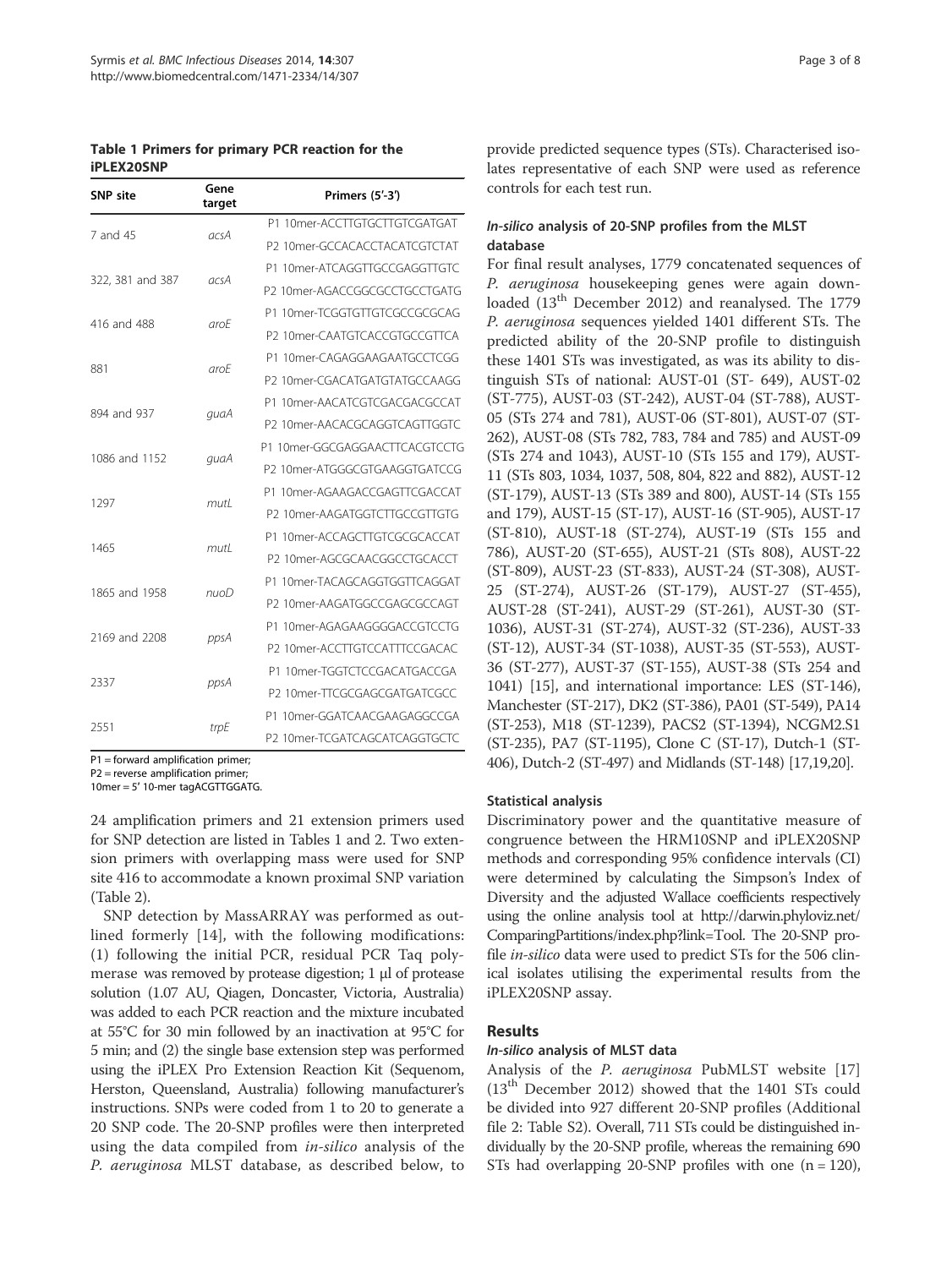Table 2 Extension primers used for the iPLEX20SNP

| SNP site <sup>a</sup>    | Gene target | UEP (5'-3')               | Mass   | EP1, mass           | EP2, mass | EP3, mass | EP4, mass |
|--------------------------|-------------|---------------------------|--------|---------------------|-----------|-----------|-----------|
| $\overline{7}$           | acsA        | <b>ACATCGTCTATGGCCCG</b>  | 5146.4 | C,5393.5            | T,5473.5  |           |           |
| 45                       | acsA        | ggggTCTGTTCGAGGGCGT       | 5931.8 | A,6203              | G,6219    |           |           |
| 322                      | acsA        | gggtaGCGTGGGCGCCCGGCA     | 6529.2 | T,6800.4            | C,6816.4  |           |           |
| 381                      | ascA        | ttcccAGCCGTTCTTCGGCGTGGT  | 7302.7 | C,7549.9            | A,7573.9  | G,7589.9  | T,7629.8  |
| 387                      | ascA        | gaaGAGGTTGTCCACCAG        | 5548.6 | G,5795.8            | A,5875.7  |           |           |
| 416 <sup>b</sup><br>aroE |             | TGCCGTTCAAGGAAGA          |        |                     | A,5201.4  |           |           |
|                          |             | aGgCGTTCAAGGAACT          |        | C, 5177.4<br>4930.2 |           | G,5217.4  |           |
| 488                      | aroE        | <b>CCACCCTGATCCGCCT</b>   | 5027.3 | C,5274.5            | G,5314.5  | T,5354.4  |           |
| 881                      | aroE        | gagggTGTATGCCAAGGAACCGAC  | 7451.9 | C,7699              | G,7739.1  | T,7778.9  |           |
| 894                      | quaA        | <b>GTCCTCCAAGGTCCTGCT</b> | 5426.5 | C, 5673.7           | A,5697.7  | G,5713.7  |           |
| 937                      | quaA        | tgtTCcgCGATGGCCTTGTGCA    | 6733.4 | T,7004.6            | C,7020.6  |           |           |
| 1086                     | quaA        | gtCGAGGACAAGTTCCTCGG      | 6158   | C,6405.2            | G,6445.2  | T,6485.1  |           |
| 1152                     | quaA        | ctcaGCACCTTCATCGAAGT      | 6036.9 | C,6284.1            | G,6324.2  | T,6364    |           |
| 1297                     | mutL        | GTGGAAAGCCACGTCGAA        | 5557.6 | T,5828.8            | C,5844.8  |           |           |
| 1465                     | mutL        | gggCGGCtcGCACCTGTGGGG     | 6520.2 | C,6767.4            | T,6847.3  |           |           |
| 1865                     | nuoD        | agagaCAGTCtcGGCACAGTTTCAT | 7666   | C,7913.2            | T,7993.1  |           |           |
| 1958                     | nuoD        | tgctGATCACGTCGACCCGCTG    | 6687.3 | G,6934.5            | C,6974.5  |           |           |
| 2169                     | ppsA        | ccggaGCGCTGGCCGATGGCACG   | 7091.6 | G,7338.8            | T,7362.8  | C,7378.8  | A,7418.7  |
| 2208                     | ppsA        | CCGACACGTCGTTGATCAC       | 5748.7 | G,5995.9            | A,6075.8  |           |           |
| 2337                     | ppsA        | CGCCGCGTGGCAGGT           | 4610   | T,4881.2            | C,4897.2  |           |           |
| 2551                     | trpE        | CAGATCCTGCTCCAG           | 4512.9 | G,4760.1            | C,4800.2  | A,4840    |           |

Non-template bases are indicated in lower case. Mass (Daltons) is provided for the unextended extension primer (UEP), as well as associated extension products (EP) 1, 2 and where relevant 3 and 4.

<sup>a</sup>SNP position is based on the 2882 bp concatenated sequence.

<sup>b</sup>Note that SNP 416 had two extension primers to accommodate a known proximal SNP variation.

two  $(n = 51)$ , three  $(n = 13)$ , four  $(n = 11)$ , five  $(n = 6)$ , six  $(n = 2)$ , seven  $(n = 2)$ , eight  $(n = 1)$ , nine  $(n = 2)$ , ten  $(n = 4)$ , 11 (n = 2), 12 (n = 1), or 13 other (n = 1) STs (Additional file 2: Table S2). In total, 486/690 (70.4%) STs showing overlapping 20-SNP profiles comprised closely related single- or double-locus variant STs. Based on these data, the D-value for the 20-SNP profiling method was calculated as 0.999 (95% CI 0.998, 0.999). For the STs of national and international importance, nine could be distinguished individually by the 20-SNP profile, whereas the remaining exhibited overlapping 20-SNP profiles. Most of the latter were again single- or double-locus variant STs (Table 3 and Additional file 2: Table S2).

## HRM10SNP and iPLEX20SNP typing of the 506 clinical isolates

Application of the HRM10SNP assay provided complete 10-SNP profiles for 494/506 isolates (type-ability = 97.6%) of which 92 different 10-SNP profiles were observed; 12 isolates were not typed using the HRM10SNP method as one or more SNPs failed to be called by the HRM analysis (Additional file 3: Table S3). The iPLEX20SNP assay provided complete 20-SNP profiles for 471/506 isolates (type-

ability = 93.1%) of which there were 147 distinct 20-SNP profiles; 35 isolates failed to provide complete 20-SNP profiles due to the iPLEX20SNP assay failing to characterise one or more SNPs (Additional file 3: Table S3). When the 147 complete 20-SNP profiles (471 isolates) from the iPLEX20SNP assay were used to predict a MLST type (based on the data provided in Additional file 2: Table S2), 124 of 147 (84.4%) profiles matched profiles obtained from the MLST website and there could provide a predicted MLST type or types. Twenty-three 20-SNP profiles from 28 isolates did not match with any of the listed 20-SNP profiles in Additional file 2: Table S2, and therefore a MLST type could not be predicted.

Overall, 470 isolates provided complete SNP profiles by both the HRM10SNP and iPLEX20SNP assays. Simpson's Index of Diversity and adjusted Wallace coefficients between the HRM10SNP and iPLEX20SNP methods were calculated using these 470 isolates (Table 4). Simpson's Index of Diversity of the iPLEX20SNP (0.947) was similar to that of the HRM10SNP method (0.944). However, when concordance between the assays was assessed using the adjusted Wallace coefficient, the iPLEX20SNP method (94.9%) was a better predictor of the HRM10SNP method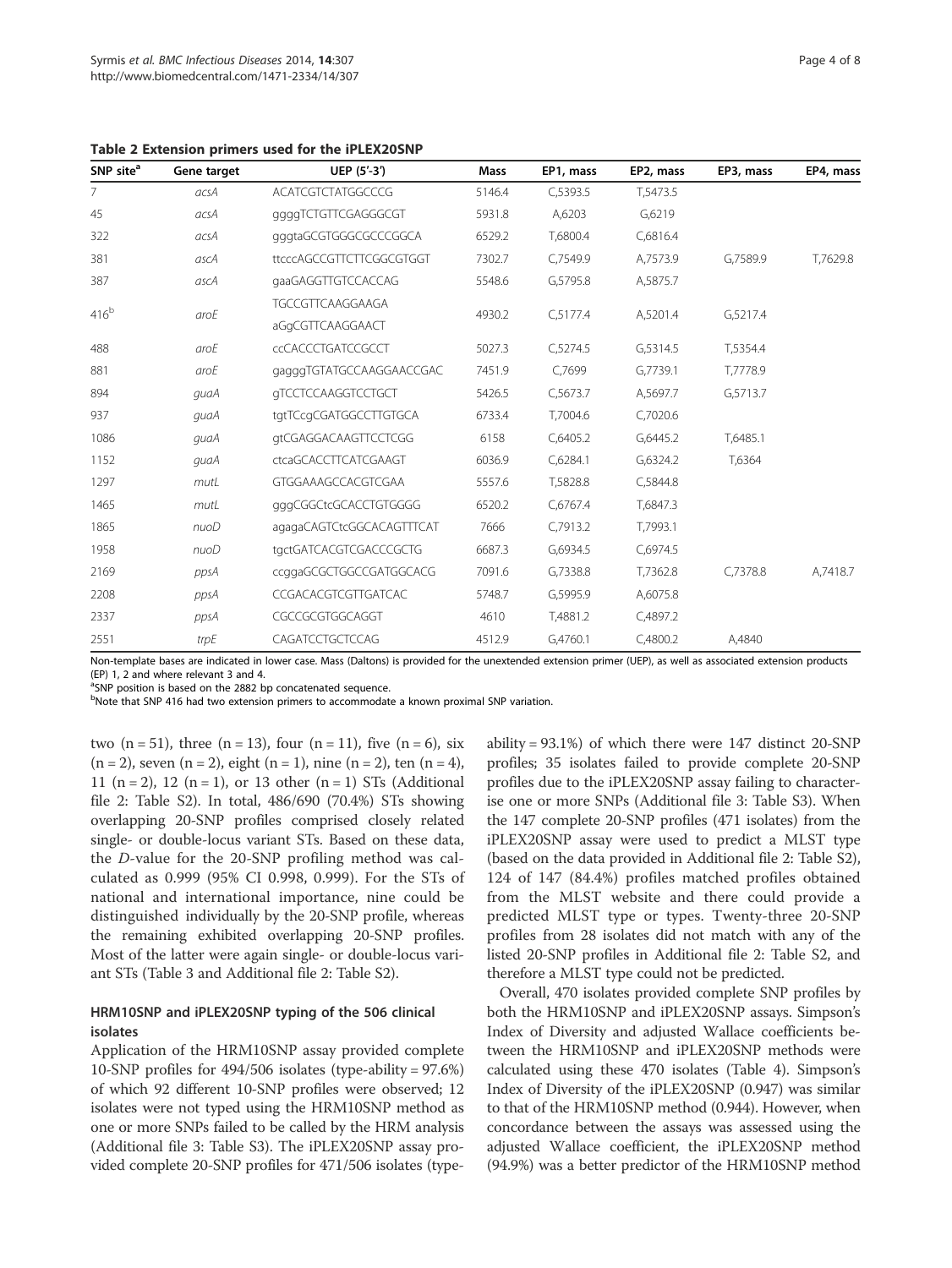| 20 SNP profile <sup>a</sup> | <b>MLST</b> <sup>b</sup>                                                                                         |                | <b>Related STs</b>         |  |
|-----------------------------|------------------------------------------------------------------------------------------------------------------|----------------|----------------------------|--|
|                             |                                                                                                                  | <b>STs</b>     | (SLV or DLV <sup>c</sup> ) |  |
| CGTCGACTACCTCCCCGGTA        | 649(AUST-01) <sup>d</sup>                                                                                        | $\mathbf{1}$   |                            |  |
| TGCAAGCTACCTTCCCGGTA        | 775(AUST-02)                                                                                                     | 1              |                            |  |
| TGCAAGCTCCCCTTTGGGCG        | 242(AUST-03), 996                                                                                                | 2              | $2/2 = SLVs$               |  |
| TGCCGGCTATCCCCCCGACA        | 787, 788(AUST-04)                                                                                                | 2              | $2/2 = SLVs$               |  |
| TGTCGGCTACCTTTCGGGTA        | 209, 268, 274(AUST-05,-09, -18,-25, &-31), 466, 546, 781(AUST-05),<br>936, 1043(AUST-09), 1068, 1089, 1301, 1326 | 12             | $12/12 =$ SLVs             |  |
| CGCAAGCTATCCCCCGGGTG        | 4, 801 (AUST-06), 1292                                                                                           | 3              | $2/3 = SLVs$               |  |
| CGCAAGCTATCCCCCCCGGCA       | <b>262(AUST-07)</b> , 774, 1165                                                                                  | 3              | $3/3 = SLVs$               |  |
| CGCAGGGCCCCCTTCGGGCG        | 782(AUST-08), 783(AUST-08), 784(AUST-08), 785(AUST-08)                                                           | $\overline{4}$ | $4/4 =$ SLVs               |  |
| CGCCGGCTCCCCCCCCGACA        | 179(AUST-10,-12,-14,&-26), 180, 353                                                                              | 3              | $3/3 = SLVs$               |  |
| TGCAAGCTACCCCCTGGACA        | 13, 155(AUST-10,-14, -19, &-37), 280, 541, 579, 677, 786(AUST-19), 1276, 1316, 1335                              | 10             | $10/10 =$ SLVs             |  |
| CGCAAGCTACCTCCCCGGTA        | 384, 1037(AUST-11)                                                                                               | 2              |                            |  |
| CGCAGGCTACCTCCTGGGTG        | <b>508(AUST-11), 937</b>                                                                                         | 2              | $2/2 = SLVs$               |  |
| TGCCGGCTCCCCCCTGGGCA        | 554, 804(AUST-11)                                                                                                | 2              | $2/2 = SLVs$               |  |
| CGCAGGCTACCTCCCCGGTA        | 589, 791, 803(AUST-11)                                                                                           | 3              | $3/3 = SLVs$               |  |
| TGCCGGCTATCCCCCCCGGCA       | 822(AUST-11), 1239(M18)                                                                                          | 2              | $2/2 = SLVs$               |  |
| CGCAAGCTACCTCCCCAGTA        | 882(AUST-11), 1151, 1233                                                                                         | 3              | $3/3 = SLVs$               |  |
| CGCAGGCTACCTTCCCGGTA        | 1034(AUST-11)                                                                                                    | 1              |                            |  |
| CGCAAGGTACCTCCTGGGCG        | 800(AUST-13)                                                                                                     | 1              |                            |  |
| CGCAAGGTCCCCCCCGGGGTG       | 389(AUST-13)                                                                                                     | -1             |                            |  |
| CGTCGGCTATCCTTCCGGTA        | 17(AUST-15 & Clone C), 318, 322, 380, 636, 688, 845, 958, 1255, 1313                                             | 10             | $9/10 =$ SLVs              |  |
| CGCAAGCTACTCTCCCGGTG        | 905(AUST-16), 1039                                                                                               | 2              |                            |  |
| CGTCGGCTATCCCCTGGGCA        | 398, 399, 401, 810(AUST-17)                                                                                      | 4              | $3/4 = SLVs$               |  |
| CGTCGGCCACTCTTCCGGCG        | 655(AUST-20), 709                                                                                                | 2              | $2/2 = SLVs$               |  |
| TGCAAGCTACCCTCCCGGTA        | 669, 808(AUST-21)                                                                                                | 2              | $2/2 = SLVs$               |  |
| CGCCGGGCCTCCTCTGAGTG        | 809(AUST-22)                                                                                                     | 1              |                            |  |
| TGTCGGCTACCTTCCCGGTA        | 833(AUST-23), 839                                                                                                | 2              | $2/2 = SLVs$               |  |
| TACCAGGCCCCCTCCGAGTG        | 89, 307, 308(AUST-24), 662, 1028                                                                                 | 5              | $2/5 = D L Vs$             |  |
| TGTCGGCCCCCCTTCGGGTA        | 455(AUST-27)                                                                                                     | 1              |                            |  |
| CGCAAGCTACCTTCCCGGTA        | 232, 241(AUST-28), 247, 379, 471, 577                                                                            | 6              | $5/6 =$ SLVs               |  |
| CGTCGGCTATCCCCTGGGTA        | 169, 261(AUST-29)                                                                                                |                |                            |  |
| CGCAGACTCCCCTCCCGGTA        | 1036(AUST-30)                                                                                                    | -1             |                            |  |
| TGCAAGCTATCCTCCCAGCG        | 236(AUST-32), 239, 240                                                                                           | 3              | $3/3 = SLVs$               |  |
| TGCAAGCTATCCCCCCGGTG        | 12(AUST-33)                                                                                                      | 1              |                            |  |
| CGCAAGCTCCCCCCCGGGTA        | 103, 244, 441, 462, 464, 594, 766, 986, 1038(AUST-34), 1181, 1227, 1338                                          | 12             | $10/12 =$ SLVs or DLVs     |  |
| CGCAAGCTATCCTTCCGGTA        | 445, 553(AUST-35)                                                                                                | 2              |                            |  |
| CGCAAGCTCCTCTTTCGGTA        | 277(AUST-36), 364, 1128, 1390                                                                                    | 4              | $4/4 =$ SLVs               |  |
| TGTCGGCTCCTCTTTGGGTA        | 254(AUST-38), 1041(AUST-38)                                                                                      | 2              | $2/2 = SLVs$               |  |
| TGTCGGCTACCTCCCCGGTG        | <b>146(LES)</b> , 374, 467, 681, 683, 970                                                                        | 6              | $6/6 = SLVs$               |  |
| TGCAAGCTACCTCCCCGACG        | 217(Manchester), 1134                                                                                            | 2              | $2/2 = SLVs$               |  |
| CGCAAGCTACCTCCCCGGCG        | <b>386(DK2), 1244</b>                                                                                            | 2              |                            |  |
| TGCAGGCTCCCCCCCCCAGCA       | 549(PA01), 1331                                                                                                  | 2              | $2/2 = SLVs$               |  |
| TATCGGGCCCCCTCCGAGTG        | 65, 107, 109, 253(PA14), 297, 338, 342, 377, 532, 773, 815, 923, 1110, 1363                                      | 14             | $3/14 = SLVs$ or DLVs      |  |

## Table 3 P. aeruginosa MLST data from the P. aeruginosa MLST database website (13<sup>th</sup> December 2012) and associated SNP profiles for STs of national and international importance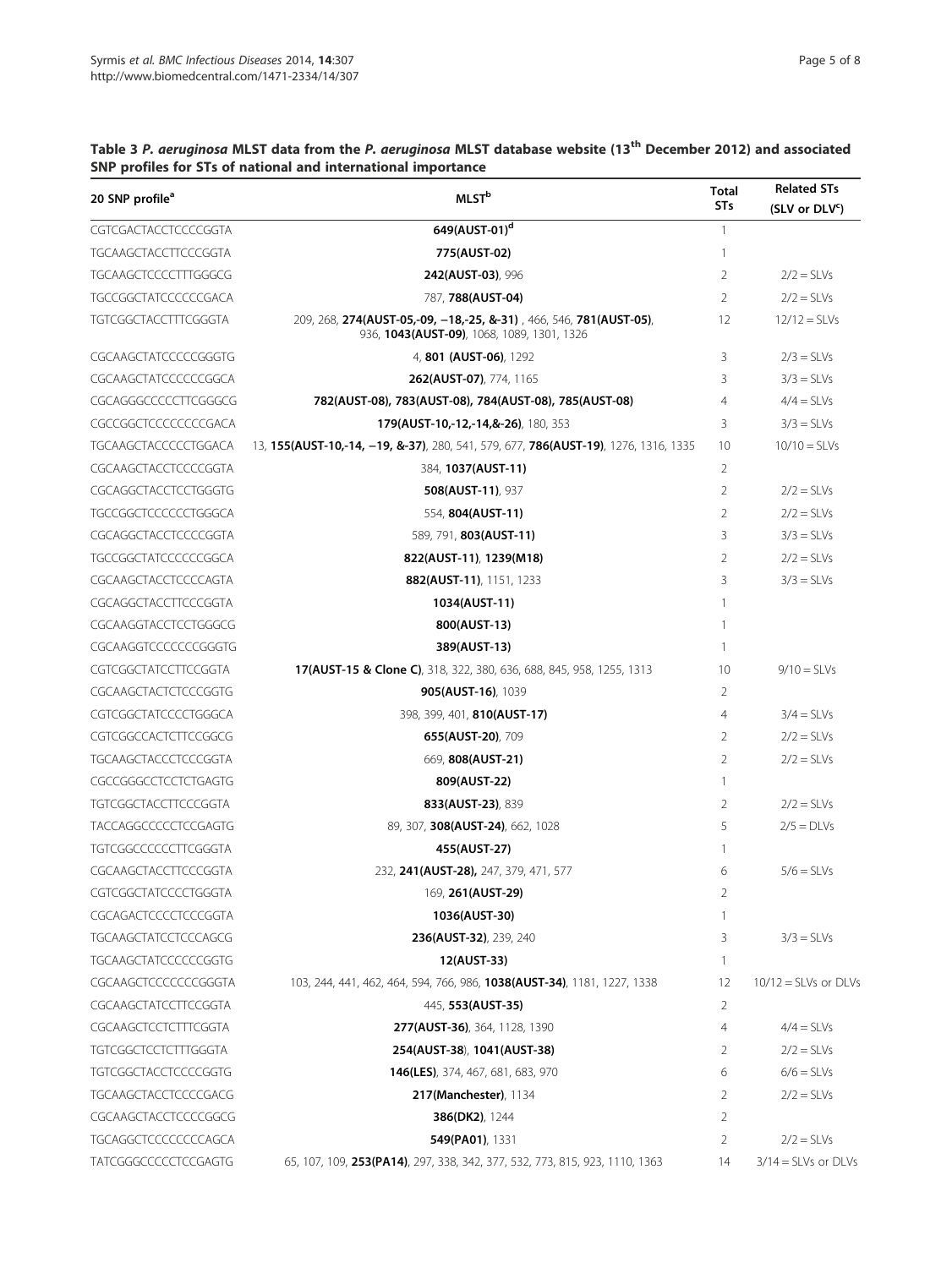| CGTCGGCTCTCCCCTGGACA | 1394(PACS2)                                                        |   |                        |
|----------------------|--------------------------------------------------------------------|---|------------------------|
| CGCTAGGCCCCCTCCGAGTG | 227, 230, 235(NCGM2.S1), 533, 534, 696, 745, 976, 989              | 9 | $9/9 = 51$ Vs          |
| CGCGGAGCCCTCTCCGTGTG | 366, 368, 1006, 1063, 1190, 1191, <b>1195(PA7)</b>                 |   | $4/7 =$ SI Vs          |
| CGTCGGCTACCTCCCCGACA | 406(Dutch-1), 484, 519, 536, 547, 575, 608, 1214, 1235, 1312, 1318 |   | $10/11 =$ SLVs or DLVs |
| CGTCGGCTATCCTTTGGGTA | 497(Dutch-2), 544, 895, 1317                                       | 4 | $4/4 =$ SLVs or DLVs   |
| CGCAAGCTATCCCCCGAGTA | 138, 140, 148 (Midlands), 956                                      | 4 | $2/4 =$ SI Vs          |

Table 3 P. aeruginosa MLST data from the P. aeruginosa MLST database website (13<sup>th</sup> December 2012) and associated SNP profiles for STs of national and international importance (Continued)

The STs consistent with recognised P. aeruginosa strains are indicated in parentheses.

<sup>a</sup>SNP profile is in the order of 7, 45, 322, 381, 387, 416, 488, 881, 894, 937, 1086, 1152, 1297, 1465, 1865, 1958, 2169, 2208, 2337 and 2551. These SNPs were derived from the sequence data from the Pseudomonas aeruginosa MLST database website (http://darwin.phyloviz.net/ComparingPartitions/index.php?link=Tool) on 13 December 2012. <sup>b</sup>MLST types available from the *Pseudomonas aeruginosa* MLST database website (http://pubmlst.org/paeruginosa) on 13 December 2012. **b**MLST types at importance of importance of importance of importan SLV: single locus variant, DLV: double locus variant. <sup>d</sup>Boldface type represents previously characterised National and International MLST types of importance (e.g., AUST-01 has the MLST type 649).

than vice versa (89%). To investigate the latter further we identified all 10-SNP profiles that were further discriminated by the 20-SNP profiles (Additional file 4: Table S4); 34 HRM10SNP profiles were further distinguished into 101 20-SNP profiles using the iPLEX20SNP method. Of note, these involved 30 STs associated with CF strains of local or international importance (Additional file 4: Table S4). In contrast, there were only 11 iPLEX20SNP profiles that were further discriminated by the HRM10SNPassay (Additional file 3: Table S3).

Given the high prevalence of AUST-01, AUST-02 and AUST-06 in Australia, and that the HRM10SNP assay was primarily designed to target these strains, we compared the ability of both assays to distinguish these strains. For isolates identified as AUST-01, AUST-02 or AUST-06 by either method (Additional file 3: Table S3), the results of the two methods were in agreement for 80/81 (98.8%), 48/49 (97.8%) and 11/12 (91.7%) isolates, respectively. Both isolates giving discrepant results for AUST-01 and AUST-06 were identified as AUST-01 or AUST-06 by the iPLEX20SNP method, but not by the HRM10SNP assay. For both of these isolates, their 10- SNP profiles by the HRM10SNP differed by only one SNP from the expected profiles of AUST-01 and AUST-06. Upon repeat testing in the HRM10SNP assay, both subsequently typed as AUST-01 and AUST-06, suggesting that

Table 4 Number of types, Simpson's index of diversity and adjusted Wallace coefficients for the HRM10SNP and iPLEX20SNP assays calculated from application to the 470 isolates providing complete SNP profiles by both methods

| Assay        | No. of types | Simpson's index<br>of diversity | <b>Adjusted Wallace</b><br>coefficient |  |  |
|--------------|--------------|---------------------------------|----------------------------------------|--|--|
|              |              | (95% CI)                        | (95% CI)                               |  |  |
| HRM10SNP     | 91           | 0.944                           | 0.897                                  |  |  |
|              |              | $(0.933 - 0.955)$               | $(0.876 - 0.918)$                      |  |  |
| 20SNP IPI FX | 147          | 0.947                           | 0.949                                  |  |  |
|              |              | $(0.936 - 0.959)$               | $(0.912 - 0.986)$                      |  |  |

there was a mistake in the original HRM10SNP testing. The discordant result for AUST-02 was associated with a different ST; one isolate was identified as AUST-02 by the HRM10SNP method, but differed by two SNPs from the expected 20-SNP profile for AUST-02 in the iPLEX20SNP assay (predicted MLST type of 778).

#### **Discussion**

The *in-silico* analyses of sequence data from the *P. aerugi*nosa PubMLST website showed that more than half of recognised STs could be distinguished individually by the 20-SNP profile of the iPLEX20SNP assay. Furthermore, the recognised STs that were unable to be distinguished by this assay were typically single- or double-locus variants. Hence, theoretically the iPLEX20SNP method has considerable potential for broader-based MLST-focused studies of P. aeruginosa, here and elsewhere. As the iPLEX20SNP is also based on the Sequenom MassARRAY platform, it is particularly suitable for high-throughput investigations [14]. Using this technology up to 384 isolates can be tested within one working day for less than \$AUD 10 per isolate [14], and is therefore quite favourable compared to other technologies. For example, for our 506 test isolates we estimate that classical DNA sequencingbased MLST would have cost approximately \$AUS 60,720 (\$AUS 120 per isolate), whereas costs for the HRM10SNP and iPLEX20SNP methods were approximately \$AUS 10,120  $($AUS 20 per isolate)<sup>13</sup>$  and  $$AUS 5,060 respectively.$ 

Compared to the HRM10SNP, the iPLEX20SNP method clearly provided better discrimination when applied to the P. aeruginosa test isolates used in this study. Of note was that the HRM10SNP assay grouped numerous unrelated isolates, including STs of shared strains in the CF patient population, while the iPLEX20SNP method was able to distinguish between these isolates (Additional file 4: Table S4). This was likely due to the higher number of SNPs and that SNP selection for iPLEX20SNP was based on a large international MLST database. These observations provide experimental data to support the above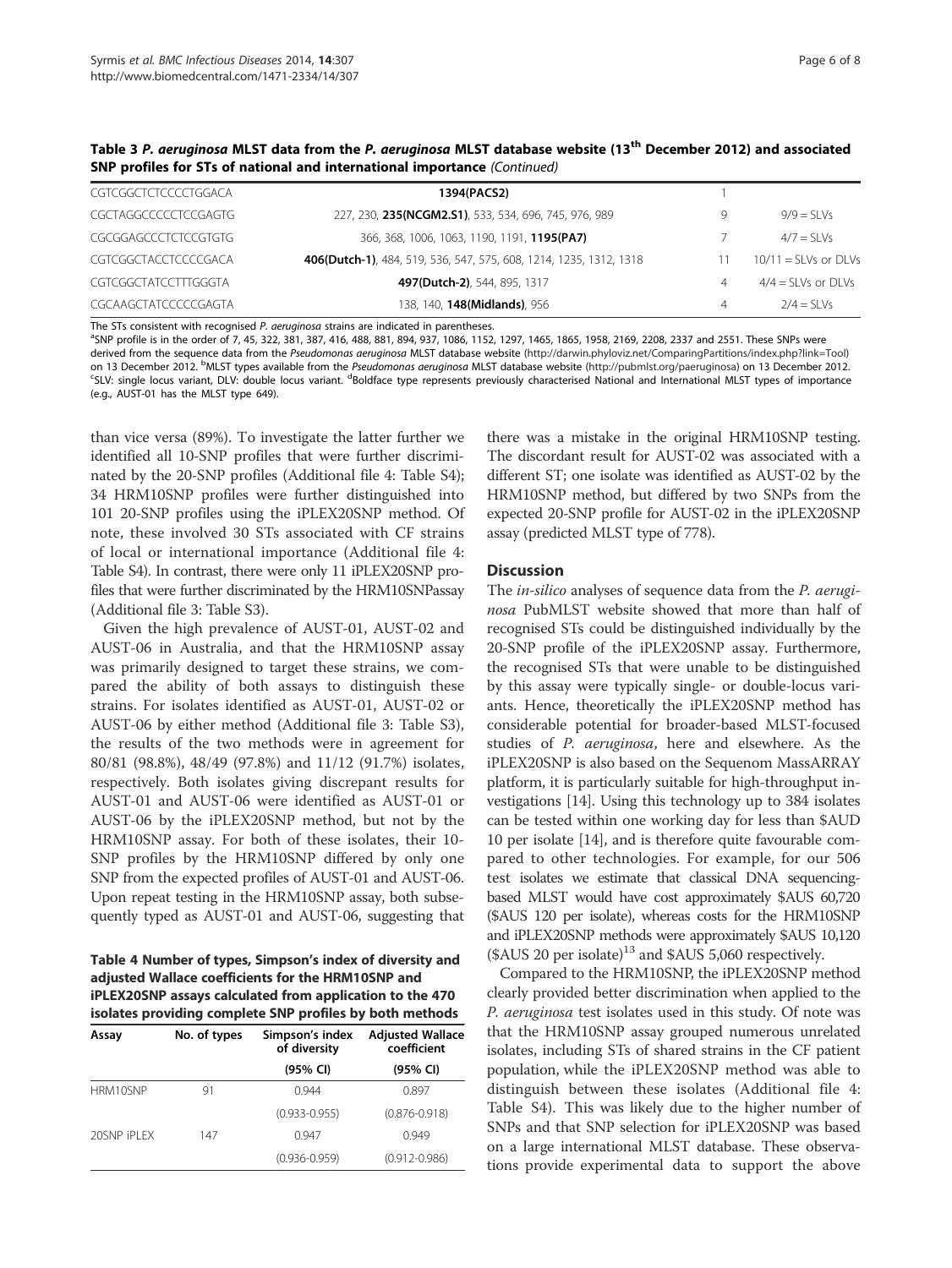in-silico analyses. Indeed, in the clinical context, attaining optimal discriminatory power is particularly important when trying to identify new or emerging shared P. aeruginosa strains in CF patients. Consequently, iPLEX20SNP is ideally suited for broader, investigatory studies of P. aeruginosa infected patients.

While the HRM10SNP lacked overall discriminatory power, it nevertheless proved to be well-suited for detecting AUST-01, AUST-02 and AUST-06 amongst P. aeruginosa isolates from a broad range of Australian CF clinics. AUST-01 and AUST-02 are the shared P. aeruginosa strains of greatest concern in Australia [15], and therefore simple methods for detecting these strains remain of local clinical and research interest. The one key benefit of the HRM10SNP method is that it is based on real-time PCR technology, which is now commonplace in most clinical microbiology laboratories. Hence, the HRM10SNP method may still be a useful diagnostic tool locally for laboratories with no access to specialised equipment such as the Sequenom MassARRAY platform.

Limitations in terms of typeability (i.e., the number of isolates providing complete SNP profiles) were observed, however, with 2.4% and 6.9% of isolates failing to give complete profiles in the HRM10SNP and the iPLEX20SNP assays respectively. Typically these problems are caused by poor isolate preparation (i.e., insufficient DNA) or otherwise sequence variation in primer targets [10,14]. Given the sheer diversity amongst the P. aeruginosa MLST housekeeping genes, it is highly likely that sequence variation would account for a large proportion of the problems observed here. In any event, we do not see this as an important limitation affecting the broader utility of the assays given that other methods, such as DNA sequencing, could be applied if necessary to the small numbers of untypeable isolates.

## **Conclusions**

In summary, molecular typing is an integral part of investigating the development and spread of shared P. aeruginosa strain genotypes in patients with CF. The iPLEX20SNP is a superior new method providing sufficient throughput and discriminatory power for broader SNP-based MLSTstyle investigations of *P. aeruginosa*, whereas the HRM10SNP method remains a convenient technique for screening CF clinical isolates for the current most commonly shared Australian *P. aeruginosa* strains and should be able to be performed by most clinical microbiology laboratories.

## Availability of supporting data

The data sets supporting the results of this article are included within the article and its additional files.

## Additional files

Additional file 1: Table S1. Source and distribution of Pseudomonas aeruginosa isolates from cystic fibrosis patients.

Additional file 2: Table S2. P. aeruginosa MLST data from the P. aeruginosa MLST database website (13th December 2012) and associated SNP profiles. iPLEX20SNP predicted STs consistent with recognised P. aeruginosa strains are indicated in parentheses.

Additional file 3: Table S3. iPLEX20SNP and HRM10SNP results for the 506 isolates. iPLEX20SNP predicted STs or HRM10SNP profiles consistent with recognised P. aeruginosa strains are indicated in parentheses.

Additional file 4: Table S4. HRM10SNP profiles further discriminated by the iPLEX20SNP assay. iPLEX20SNP predicted STs or HRM10SNP profiles consistent with recognised P. aeruginosa strains are indicated in parentheses

#### Abbreviations

CI: Confidence interval; CF: Cystic fibrosis; HRM: High-resolution melting; MLST: Multi-locus sequence typing; PCR: Polymerase chain reaction; STs: Sequence types; SNPs: Single nucleotide polymorphisms.

#### Competing interests

The authors have no competing interests to declare.

#### Authors' contributions

Conceptualisation by MS, TK, SB, CW, KG, MN, TS, and DW; development by MS, TK, SA, and DW; analysis and interpretation by MS, TK, KR, SA, KG, KMG, DW; the initial drafts were written by MS, TK, KG and DW. All authors provided feedback and have read and approved the final version of the manuscript.

#### Authors' information

Melanie W Syrmis and Timothy J Kidd equal first authors.

#### Acknowledgements

We thank the ACPinCF Investigator Group and the participants, research and clinical staff, and clinical microbiology laboratories at each of the study sites for their assistance with sample collection (See reference 15 for full details). We gratefully acknowledge Dr Robert Ware of the Queensland Children's Medical Research Institute and School of Population Health, The University of Queensland for his assistance with sample randomisation and selection. This publication made use of the Pseudomonas aeruginosa MLST website (http://darwin.phyloviz.net/ComparingPartitions/index.php?link=Tool) developed by Keith Jolley and sited at the University of Oxford (Jolley & Maiden, BMC Bioinformatics 2010, 11:595). The development of this site has been funded by the Wellcome Trust.

#### Funding

This study was supported by the Australian Cystic Fibrosis Research Trust and The Children's Health Foundation Queensland. The National Health and Medical Research Council Project Grant 455919, The Children's Health Foundation Queensland, The Queensland Health Office of Health and Medical Research, The Australian Cystic Fibrosis Research Trust, The Prince Charles Hospital Foundation and Rotary Australia supported the collection of the isolates used in this project.

#### Author details

<sup>1</sup>Queensland Children's Medical Research Institute, The University of Queensland, Brisbane, Queensland 4029, Australia. <sup>2</sup>Queensland Paediatric Infectious Disease Laboratory, Block 28, Royal Children's Hospital, Herston Road, Herston, Brisbane 4029, Queensland, Australia. <sup>3</sup>Sequenom Inc. Sequenom Asia Pacific, Brisbane, Queensland 4029, Australia. <sup>4</sup>Department of Thoracic Medicine, The Prince Charles Hospital, Brisbane, Queensland 4032, Australia. <sup>5</sup>Queensland Children's Respiratory Centre, Royal Children's Hospital, Brisbane, Queensland 4029, Australia. <sup>6</sup>Microbiology Division, Pathology Queensland Central Laboratory, Brisbane, Queensland 4029, Australia.

Received: 28 October 2013 Accepted: 28 May 2014 Published: 5 June 2014